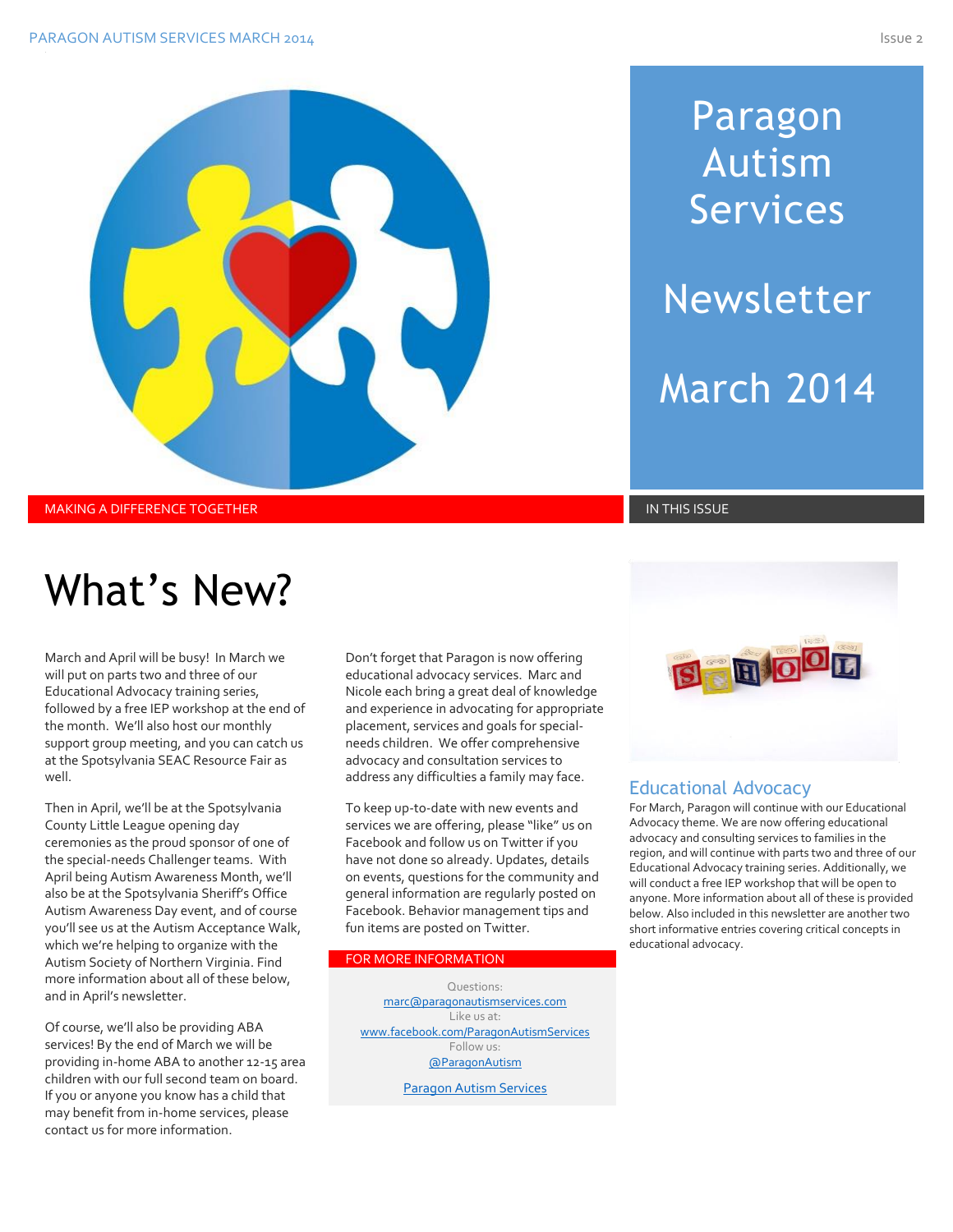### IEEs

Unfortunately many families of special-needs children are unaware of many of the parental rights under IDEA\*. The right to an Independent Educational Evaluation (IEE) is one such right. School districts conduct a variety of evaluations to inform their decision making regarding classification, relatedservices, least-restrictive environment, etc. In addition to the fact that parents may disagree with classification determinations and placement proposals made by school districts, parents may also request that an IEE be conducted when they disagree with the district's evaluation results. An IEE may be requested for nearly any evaluation a school district conducts. If it relates to a child's education in any way, an IEE is appropriate. A district is always afforded the right to conduct their own evaluation. A parent may not request an independent evaluation until a district has conducted their own.

An IEE should be conducted by a third-party evaluator in the private sector, and will typically be done at public expense. "At public expense" means that unless a district elects to proceed to a due process hearing to prove their prior evaluation is sufficient, THEY must pay for an independent



evaluation. When a parent requests an IEE, the district cannot limit their choice of evaluator, so long as they meet district criteria regarding qualified evaluators. The district may not limit parents to a list of evaluators they maintain, nor may they impose price limits. A family is entitled to only one independent evaluation. The results of an independent evaluation must be considered by the district, but this does not guarantee that the outcome will be favorable to the family. If a family wants further evaluations, or if the district has demonstrated their evaluation to be

sufficient in due process, the family may proceed with as many evaluations as they wish, though at their own expense.

#### \*WHAT'S IDEA?

The Individuals With Disabilities Education Act is Federal legislation that sets regulations for special education procedures, rights and services for children who are eligible. If a child has an IEP, they are covered under IDEA. If you're not familiar with IDEA, please take the time to learn more about it!



### Our Services

#### **Social Skills**

To better address the social needs of children diagnosed along the spectrum in the area, Paragon will soon begin two new sociallyoriented programs. The first, scheduled to begin in April, will be planned playgroup meetings for preschool-aged children. These meetings will take place at local recreational facilities and are designed to foster increased social contact between children and allow for a friendly environment in which they can play as they wish. Playgroups will provide a casual, free-play event. The only costs for playgroup meetings will be admission fees charged by the planned facility.

In the summer we plan to begin formal, intensive social skills training groups that are intended to develop and strengthen

fundamental skills of social initiation and interaction through facilitation and reinforcement. Each group will have eight meetings that each build on the prior session. In order to help us better estimate need, contact us now if you are interested in social skills training for your child.

#### **Educational Advocacy**

Paragon Autism Services is pleased to announce that we are now offering educational advocacy and consulting services for families in Fredericksburg city, Spotsylvania, Stafford and Caroline counties. Our rate for advocacy will be \$60.00/hour and pro bono services will be offered on a limited basis to those with demonstrated need. Contact us for more information.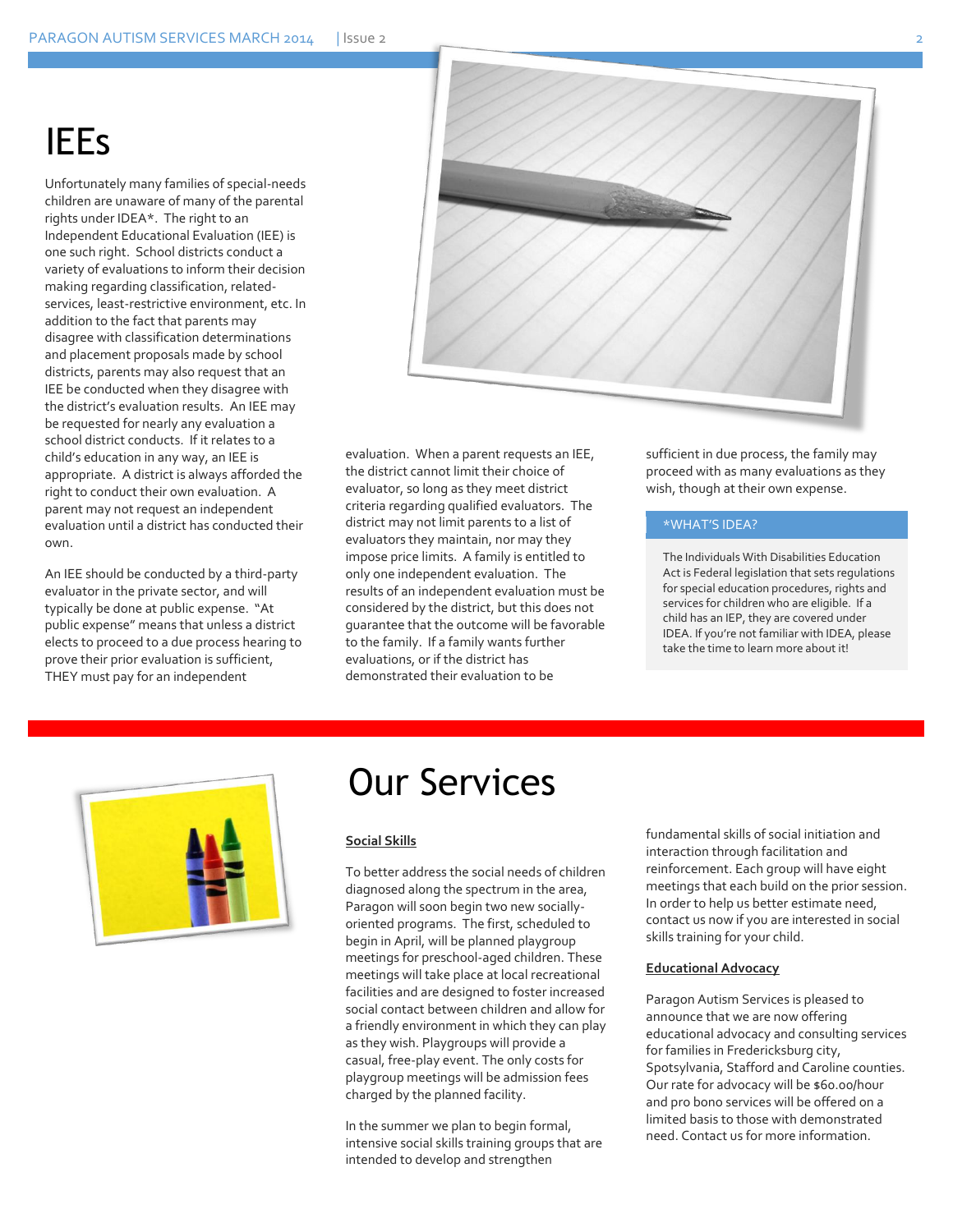#### **Community Trainings**

Our free community trainings have begun! Parts two and three of our Educational Advocacy Training series will take place in March, covering the IEP process (March 5th) and behavioral concerns, including conducting Functional Behavior Assessments and writing Behavior Intervention Plans (March 19th). Additionally, we will host an IEP workshop on March 28th .

In April we will continue with at least one free monthly community training to be held on the third Wednesday of each month from 6- 8PM. Some additional topics for upcoming trainings will be behavior management, long-term planning for special-needs children, and safety skills for children with autism.

#### **IEP Workshop**

As a conclusion to our Educational Advocacy training series, Paragon is hosting an IEP Workshop on Friday, March 28th. Anyone with an IEP related question can come and review their concerns with our knowledgeable staff in order to receive individualized feedback and formulate a preliminary plan on how to proceed. Workshop will be held at Paragon's offices from 9AM-5PM by appointment. Contact Marc for more information or to schedule an appointment.

#### **CPR & First Aid Training**

Marc, our Community Outreach and Education Facilitator, is now a certified CPR and First Aid instructor. Paragon will soon begin offering CPR/First Aid courses to area families at a nominal cost. Additionally, Paragon is now offering CPR/Fist Aid training to local human services and educational agencies at a discounted rate. Please contact us for details.

#### AROUND TOWN

#### **SEAC Resource Fair**

The Spotsylvania County Special Education Advisory Committee (SEAC) is sponsoring a resource fair on Saturday, March 15th at Chancellor High School from 10AM-2PM. Vendors will be there to provide information about local services and resources for families of special-needs children, and there will be five informative sessions throughout the day. We will be there to answer questions and provide information. For more information contact Jessie Scaglione: [jbsrls2@verizon.net](mailto:jbsrls2@verizon.net)

#### **FRAAG Meetings**

The Fredericksburg Regional Autism Action Group (FRAAG) meets on the fourth Thursday of every month to assess and address local needs in the autism community. Meetings are from 1-3PM at the dRC with a lunch and learn session from 11AM-12:30PM. For more information contact Kim Lett: [klett@cildrc.org](mailto:klett@cildrc.org)

#### **Law Enforcement/Autism Awareness Day**

In support of their Project Lifesaver program, the Spotsylvania Sheriff's Office will hold their third annual Autism Awareness Day event on Sunday, April 6<sup>th</sup>, from 1-4PM at Classic Iron Motorcycles. There will be live music, food and games. Many local organizations and businesses, including Paragon Autism Services, will be there to provide information and answer questions.

#### **Autism Acceptance Walk**

The Autism Society of Northern Virginia (ASNV) is holding their annual Autism Acceptance Walk on Sunday, April 27, 2014 at the Fredericksburg Fairgrounds from 1-4PM. The walk is intended to foster increased acceptance of autism and to fundraise for the ASNV's Intervention Assistance Fund, which offers mini-grants to help cover the costs of necessary treatments and services. You can help support the cause by creating your own team to walk and fundraise, or by simply joining us to walk. Paragon Autism Services has created a team to walk and fundraise, and will have a table set up for the vendor fair. There will also be a sensory-friendly carnival put on by Helping Hands. We hope to see you there!



#### Lending Library

We recently began a lending library at our office, and though it's a humble beginning, we hope to see it grow quickly. There are books on many autism related topics, including education, special education law, behavior analysis, skill development, as well as memoirs. Please take a look the next time you're here. Any donations will also be graciously accepted!



#### Support Group

The positive response to our parent support group in collaboration with the Autism Society of Northern Virginia has been overwhelming. There is a clear need for more centralized information on resources and services in the area, and we hope that these meetings can be a first step in establishing this. We welcome any feedback or suggestions you can offer. Meetings will continue on the second Tuesday of each month. Childcare is provided for children on the spectrum. RSVP required.

#### FOR MORE INFORMATION

Email[: info@autismacceptance.org](mailto:info@autismacceptance.org) [www.autismacceptance.org](http://www.autismacceptance.org/) [Paragon's Team Page](http://autismacceptance.org/teams/detail/c492ca3f6b)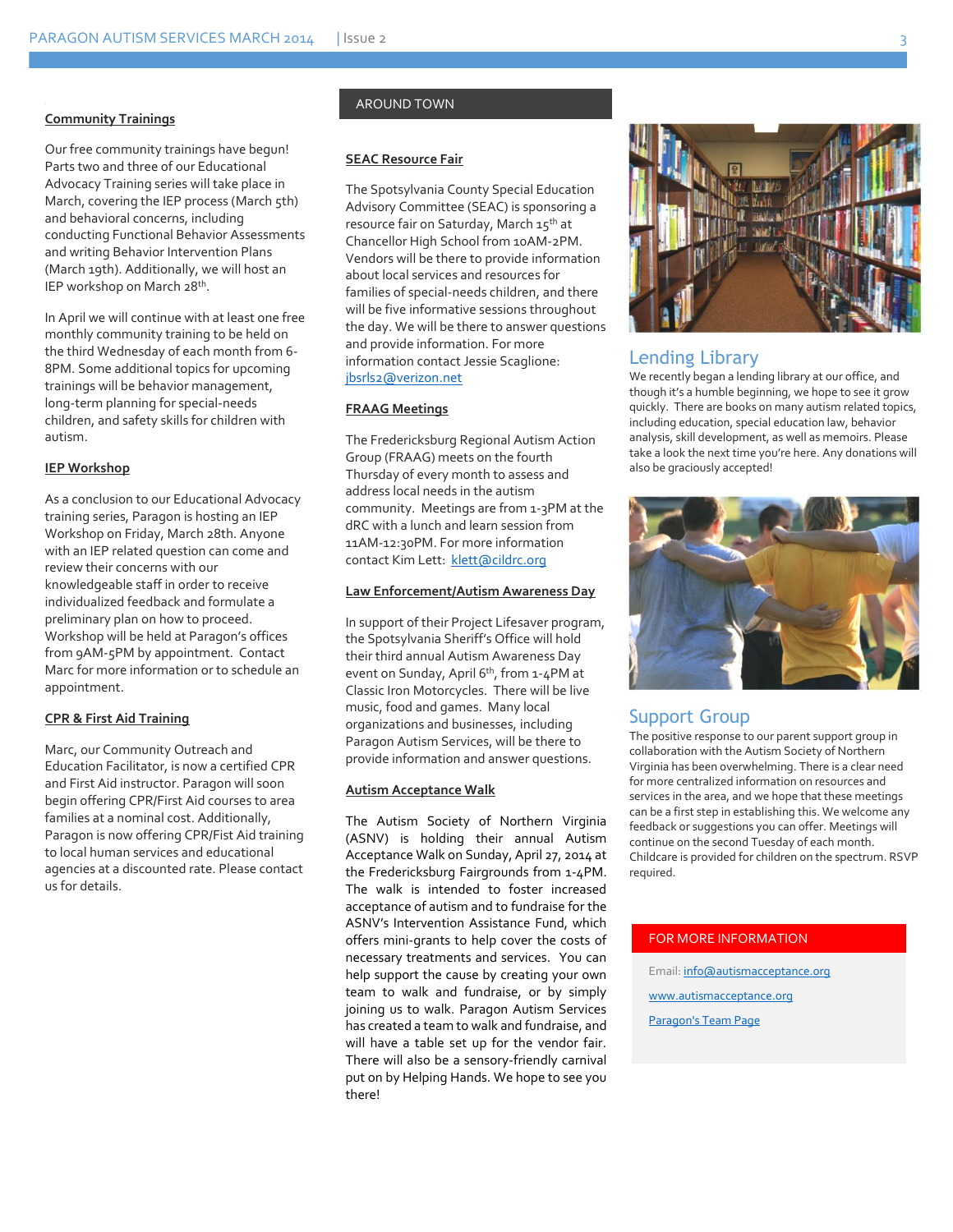### IEP Basics, Part Two

IEP goals are a mystery to many parents. Often even educators are not provided adequate training on how to craft appropriate goals for their students. The difference between a good IEP goal and a bad IEP goal is elusive to many.

There are a few guidelines that should be followed to ensure better goals. Goals must not be too easy or too hard. This is a simple concept that sounds perfectly easy to implement. It is not. To follow this rule one must possess a truly objective understanding of their child's current ability. In addition, one must also be truly realistic about what the child can be expected to accomplish. If the goals are too difficult, the child struggles all year to accomplish something that is out of their reach. If the goals are too easy, the child will either master them quickly and twiddle their thumbs the rest of the year, or become rather frustrated that they have to continue practicing something so boring and beneath them.

Either error leads to a frustrated child who is not getting much out of their education. Be honest about where your child is today, and where they can go tomorrow. If you tend to take it easy on your child, you may need to boost your expectations. If you tend to set the bar high for your child, you must be sure to recognize when they are struggling.

Goals must be written to describe skills in terms that are observable and measurable. Let's start with a bad example:

*Johnny will improve his social skills by engaging with peers during free-time in four out of five opportunities.* 

Which social skills? What constitutes *engaging with peers*? Does he only have to speak to them? Does he have to actually play with them, and if so, for how long? If he kicks a ball to a peer one time in a twentyminute period and then spends nineteenand-a-half minutes on a swing by himself, did he engage? Who knows? Here's a better goal:

*In four out of five opportunities, Johnny will engage in an interactive task with a peer for at least five consecutive minutes, to include at least two self-initiated vocal exchanges.*

See the difference? It's wordy and more difficult for staff, but this goal defines something and allows for true measurement. The first goal defines NOTHING and allows for NO meaningful measurement. IEP goals should not be open for interpretation to the various staff members that children in special education will encounter. The goal needs to be clear and understandable to anyone reading it.



#### HEADS UP!

Paragon Autism Services will be closed the week of July 4th. In order to better plan for summer schedules with minimal interruption to services, we have decided to plan for this week with no services while maintaining our normal schedule for the rest of the summer.

## Paragon Newsletter

312 Progress St., Suite 300 Fredericksburg, VA 22401